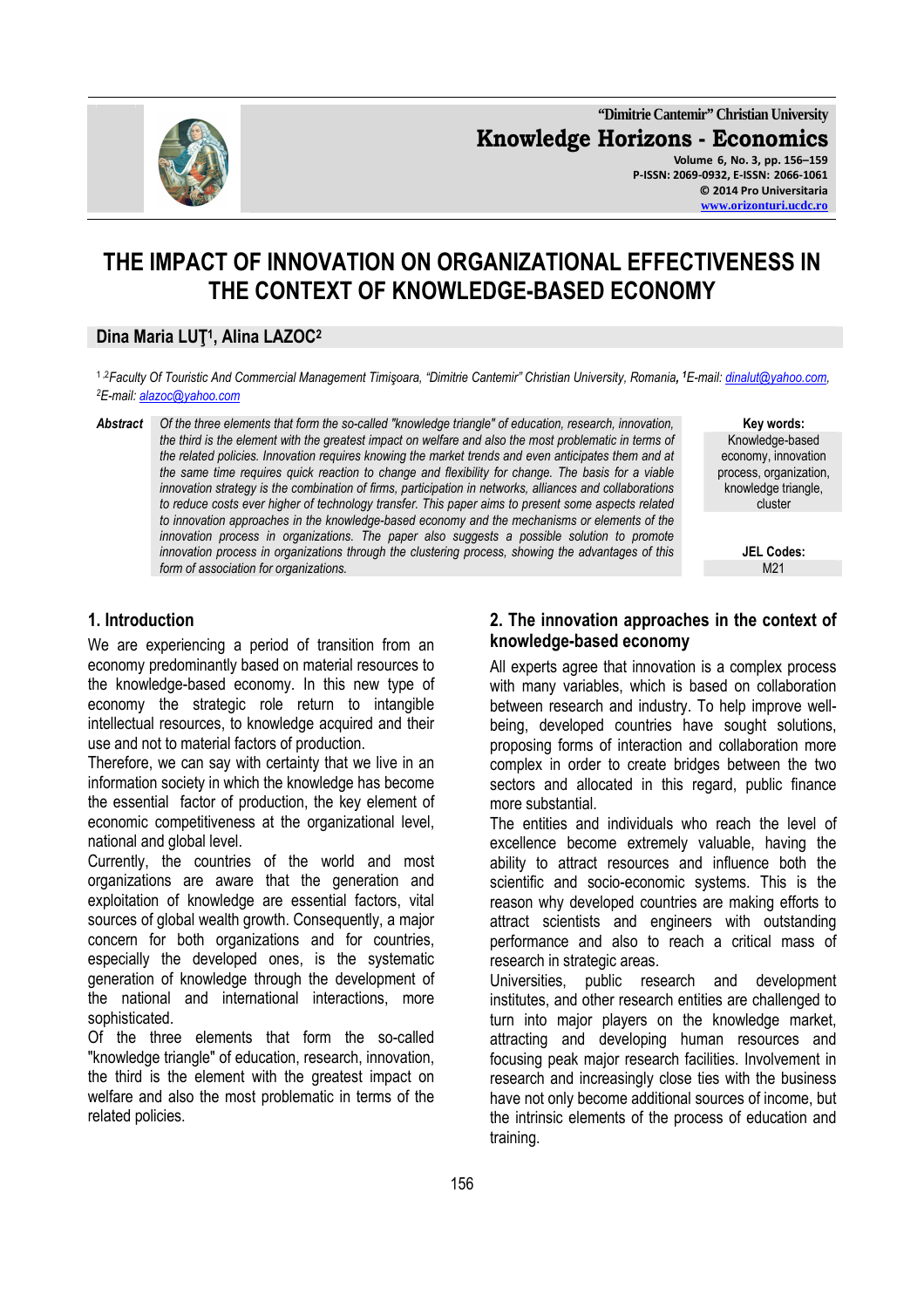Innovation requires knowing the market trends and even anticipate them and at the same time requires quick reaction to change and flexibility for change.

Michael Porter has shown in his book *"The competitive advantage of nations",* that in order to explain the economic success of a country or region is not sufficient to use the classical theory of production factors. This success depends on a complex interaction of factors which later were grouped in the so-called "The Porter's Diamond": demand, business strategy and competition, factors of production, supply chains and horizontal integration. (Porter, 1990).

We all agree that innovation is now a sine qua non condition for economic success and for maintaining market businesses. Much time and unfortunately still today, innovation has been seen as a linear process: invention - prototype - testing - mass production market. This model, which attracts by its simplicity, nowadays seems outdated. Innovation is considered today a complex, nonlinear and systemic process,

based on the interaction of actors in innovation systems. Essential contributions to the innovation system approach have had Lundvall (1992), Nelson (1993) and more recently, Guth (2004).

The "New Diamond of Innovation" Model was developed by Guth, M. (2004), taking into consideration "the competitive advantage theory" of Porter (1990).

This new model is based on the individual and institutional learning concept. The individual and institutional learning may take place if it is set as a common set of norms, rules and principles. Innovation process is based on scientific knowledge, supported by a modern infrastructure. Also, the model shows that the technological transfer processes and innovation cannot take place in a polarized economic and social environment. A condition for the implementation of the innovative processes is represented by the economic and social cohesion.



**Figure 1. The "New Diamond of Innovation" Model**  *Source: Gath, M. (2004)*

#### **3. The elements of innovation process within organization**

As shown in the works of M. Porter, a system of innovation in an organization involves providing fundamental mechanisms (Porter, 1998), (Porter, 2005).

The first mechanism involves the creation of processes and methodologies that allow a company to generate new ideas in a manner that ensures continuity, consistency, generality.

It assumes also validate those ideas in the sense of selecting the best employees and improve their creative capacity.

This mechanism is the basis of the whole system of innovation. Thanks to him, the system generates the flow of ideas both for employees and that of consumers. Because employees can think and act creatively, innovative organization must provide them with the necessary tools: techniques for generating new ideas facilitate group projects, creating online and offline collaborative environments, etc.

The second mechanism gives an organization the opportunity to build a strategic plan for the innovation. It provides for employees involved in innovation, a guide and a clear vision of what items are really important to the organization (a new design of basic operations, reinventing the brand etc.)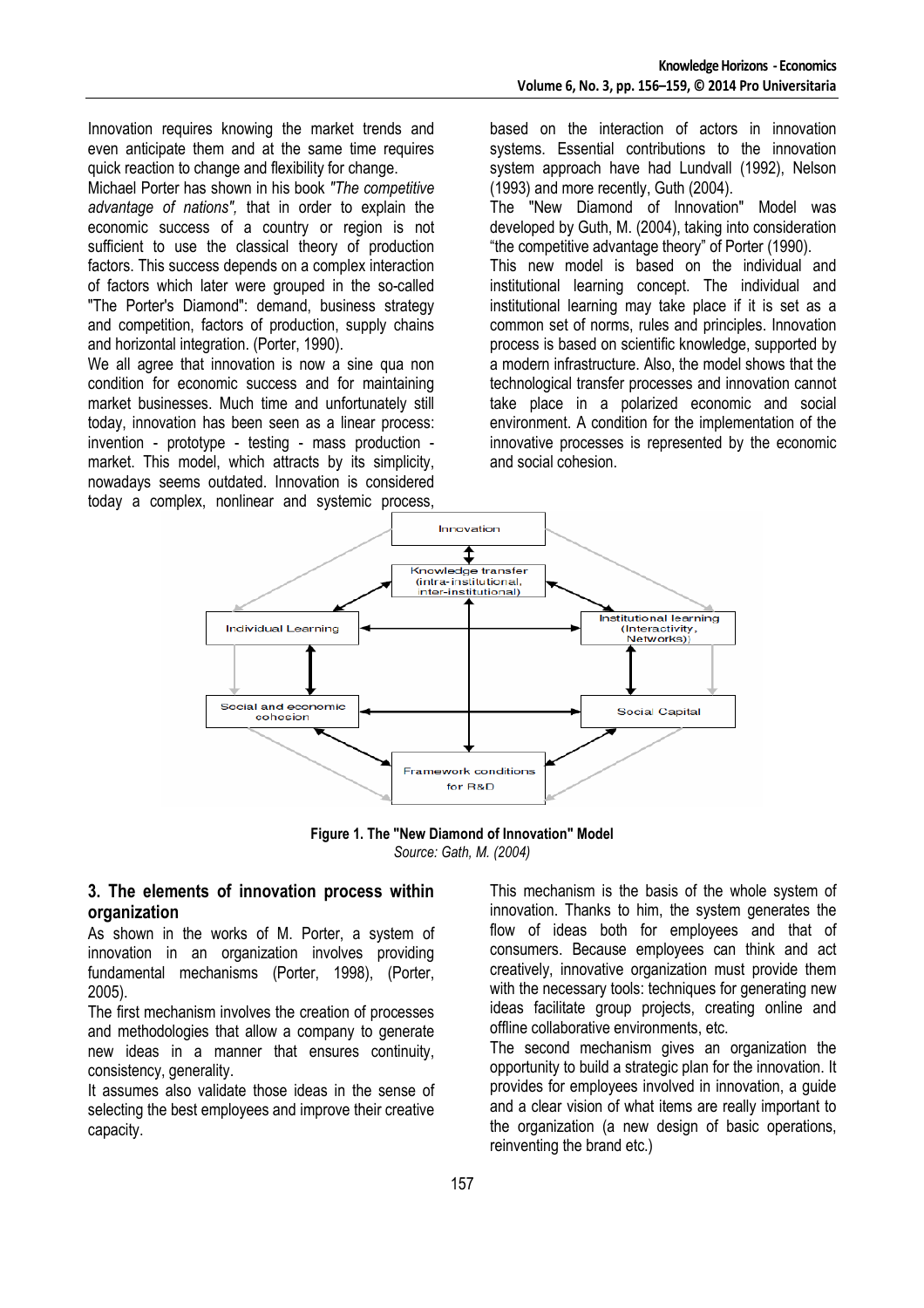The elements of a business model (product philosophy, customer needs, delivery time, value, etc.) can be used to prioritize the most significant details of the innovation strategy. A good business model is essential to determine how competitive an organization can become in the market. The model is more competitive, the challenges of time that this will bear fruit will grow.

Companies will have to evaluate which parts of which means their business model no longer works. At this stage the alternatives that involve innovation will certainly be taken into account.

Systematizing innovation is another fundamental mechanism of this process. The purpose of this mechanism is to measure the quality of the innovation process. Systematization involves not only quantitative issues and qualitative elements (innovation capacity in the organization, the relationship between knowledge and creative etc.).

Matching of systematizing innovation and what this implies at the conceptual level, is a challenge level of knowledge. If it fails, then the novelty can not occur. Many specialists highlight this imperative when it comes to the reasons why organizations very well endowed in all respects, are not successful in terms of innovation. Moreover, companies that fail in this regard are not the biggest but rather better systematize those new to the detriment of bureaucracy.

The fourth element of innovation involves all activities related to self-awareness, internal communication and other activities aimed at keeping employees in the innovation process.

Through consistent data inputs and emotional intensity, we give birth to new "emotional anchor" that link between innovation and positive emotions. Magazines, information, posts containing interesting facts and so on can all be good opportunities to feed those who communicate positive unconscious.

Organizational culture is the last frontier of management. This is because, on the one hand, improvements in this area involves a long journey and, on the other hand, because the impact of the search effort is crucial. The importance of this element of innovation should never be underestimated.

The final element of innovation in the organization is rewards. Every innovation effort should be rewarded in a way that is not related to money. The objective of this reward is better to be focused more on improving the performance of the act involved in innovation, willingness to work with the team and tolerance for gaps or challenges etc. Rewards should be "there" for employees, even desirable that they should, and they can choose them. Generations to come later can contribute to all means independence, flexibility,

visibility and interaction with others. Therefore, everything that involves rewards should now be reassessed.

## **4. Ways to promote innovation process in organizations and its impact on organizational performance**

Because we already live in an interconnected world where the access to information (especially to specialised information) is vital, networking has become a necessity for companies, especially for small and medium size enterprises. Networking between large companies and small and medium size enterprises (SMEs) are an opportunity to have access to information and to the exchange of information in a timely manner and without high consumption of resources. Networking is a starting point for most of the clusters initiatives. Clusters provide an environment where economic agents can exchange information with other partners in the cluster. However, today's business world shows that a successful business is increasingly dependent on an environment that fosters cooperation and innovation.

In this context, we can say that for Romanian enterprises clustering is a source of competitive advantage. Business clusters are considered today a strategic tool that enables businesses, especially those in the SMEs, to be competitive both nationally and internationally. This is because the main objective of any cluster is to achieve competitiveness and economic performance.

There are many benefits of clustering for involved organizations and for increase their performance (Coşniţă and Guth, 2010).

Firstly, the cluster can be considered a source of skilled labour force, having a high mobility. Transaction costs for identification, selection and employment are relatively low because companies can easily find specialized human resources in the cluster.

We all know that at the organizational level, human capital is a critical source of competitive advantage, a determinant of the competitiveness of the organization.

Integration within a cluster can be a possible solution because the cluster is carried out continuously many specialized processes related to human resources, and these processes are generating performance.

Secondly, the new model of values in the cluster is based on the specialized knowledge and technologies that give the unique character for the cluster. A firm acting alone, especially the SMEs, would not have access to such knowledge and technologies to support innovation.